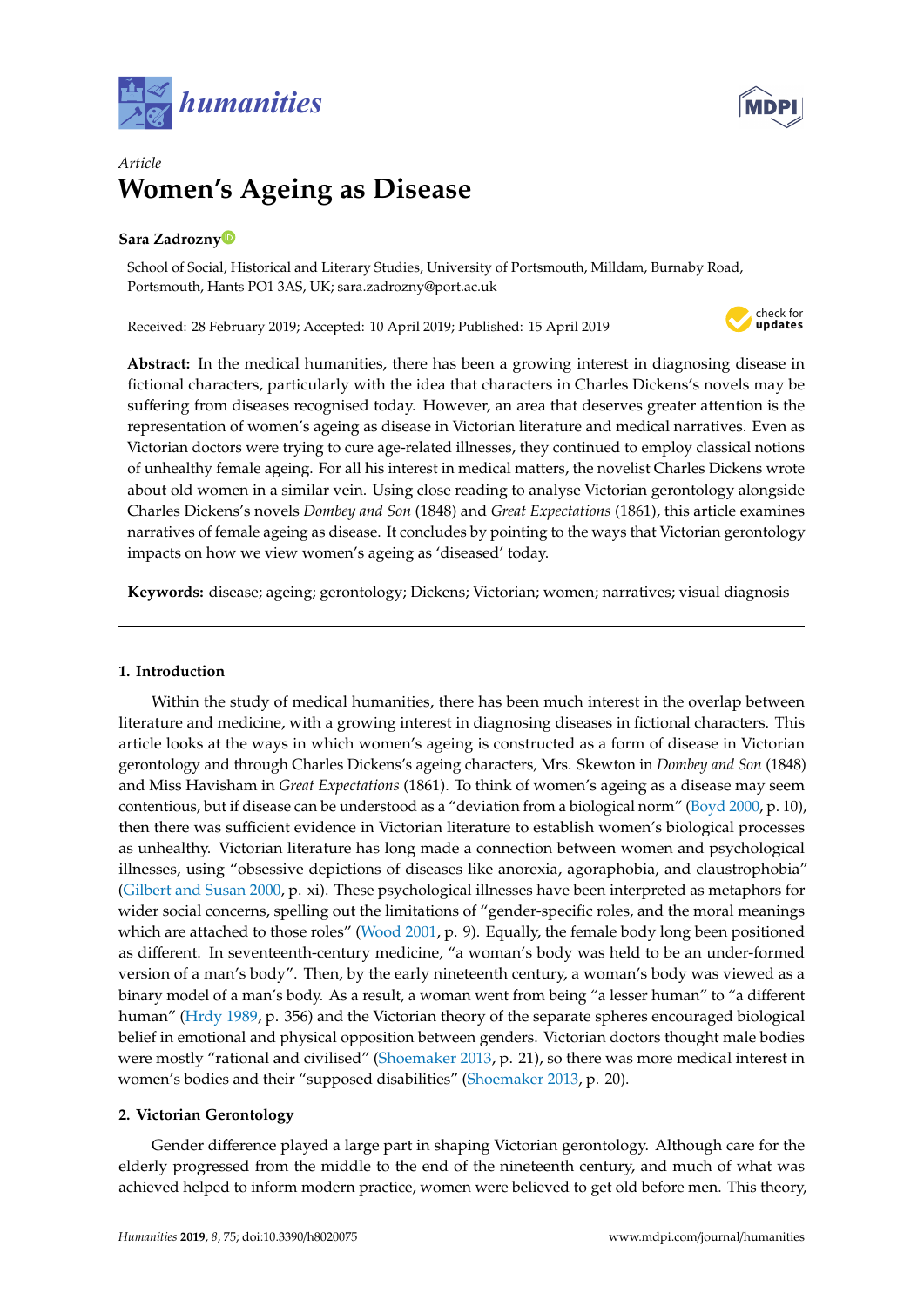while incorrect, found fertile ground in the Victorian imagination. The idea of accelerated female ageing was aided by the working out someone's age was often a matter of conjecture. This guesswork was the down to the fact that in the nineteenth century, "many people did not know their own or their relatives' ages, or at certain times in their lives they deliberately gave false ages" [\(Woods](#page-8-2) [2000,](#page-8-2) p. 68). There was also a degree of scepticism about the "stability of the meanings of age" [\(Looser](#page-8-3) [2011,](#page-8-3) p. 133). As a result, the "Victorians were far less committed to chronology when they defined aging than we are today" [\(Mangum](#page-8-4) [1999,](#page-8-4) p. 98). For the Victorians, old age was a rather fluid category, informed more by appearance than chronology and they treated an individual as old when they looked old [\(Chase](#page-7-3) [2009\)](#page-7-3). However, when it came to guessing age, it was usually women who were more likely to be "considered elderly sooner" [\(Heath](#page-7-4) [2009,](#page-7-4) p. 12). Visual interest in women's ageing was not unique to the Victorians, it has its legacy in ancient medicine, but it seems anachronistic when aligned with Victorian gerontology. The belief that women naturally aged before men was written down in the medical theories of the first gerontologist Sir George Edward Day. Day stated that women aged approximately five years ahead of men, and that this ageing was evident by looking at physical deterioration. Day's progressive medical research was underpinned by ancient ideas about gender and the ageing process. In his treatise, Day notes that the process of decline could be observed in women when they were forty, but that men did not look old until they were forty-eight or even fifty, thereafter, Day recognised:

[d]eclining age, [as] extending in women to about the fifty-second year, and in men to about the sixtieth. Advanced age, or incipient old age, extending in women from fifty-three to about sixty-five, and in men from sixty to seventy. Mature or ripe old age, dating from the preceding period, and extending to about seventy-five in the female, and eighty in the male. [\(Day](#page-7-5) [1849,](#page-7-5) p. 26)

Day was not alone in relying on sight to work out a patient's health. The Victorian physician Thomas Laycock also advocated advised a method of spontaneous diagnosis. He encouraged trainee doctors to note the details of diseases and to "associate" them "with other phenomena" [\(Laycock](#page-8-5) [1857,](#page-8-5) p. 41). In other words, Laycock encouraged association of ideas as a method of medical enquiry. It is little wonder, then, that physical symptoms of disease were open to broad interpretation in the period. Peter [Stearns](#page-8-6) [\(1977\)](#page-8-6), writing about geriatric practices in nineteenth-century France, notes that it was women rather than men who became the preferred subjects for medical scrutiny. At the Salpêtrière hospital in Paris, the celebrated geriatrician Jean-Martin Charcot was also a proponent of visual diagnosis. Charcot made his assessment by eye and he was proud to demonstrate diagnosis by sight, "even describing himself as a camera" [\(Science Museum](#page-8-7) [2018\)](#page-8-7). Charcot was responsible for looking after the geriatric women in the Salpêtrière. Charcot separated female patients into groups according to their physical appearance. He divided them along the lines of apparent age and state of health, to work out the medical care they required. This method of assessment probably produced errors. Indeed, more than half of those for whom Charcot was responsible were "lumped together in one or two categories indiscriminately" [\(Millon](#page-8-8) [2004,](#page-8-8) p. 210). The stories that come out of Charcot's work indicate a fascination with the old women of the Salpêtrière hospital that was lacking in the fate of the old men of the parallel Bicêtre Hospital. Stearns argues that this interest in what happened to the old women was a particular product of cultural negativity towards these women, occurring mainly out of "aesthetic contempt" [\(Stearns](#page-8-6) [1977,](#page-8-6) p. 45). Indeed, the Parisian doctors carried out many more post-mortems on the bodies on old women, than men, a point which suggests that these ageing females were victims of "manipulative feelings" [\(Stearns](#page-8-6) [1977,](#page-8-6) p. 85) Vision can obfuscate. In fact, it is not beyond the scope of the imagination to ascribe properties of disease to natural processes, especially for the Victorians who relied on observation and speculation in their diagnoses.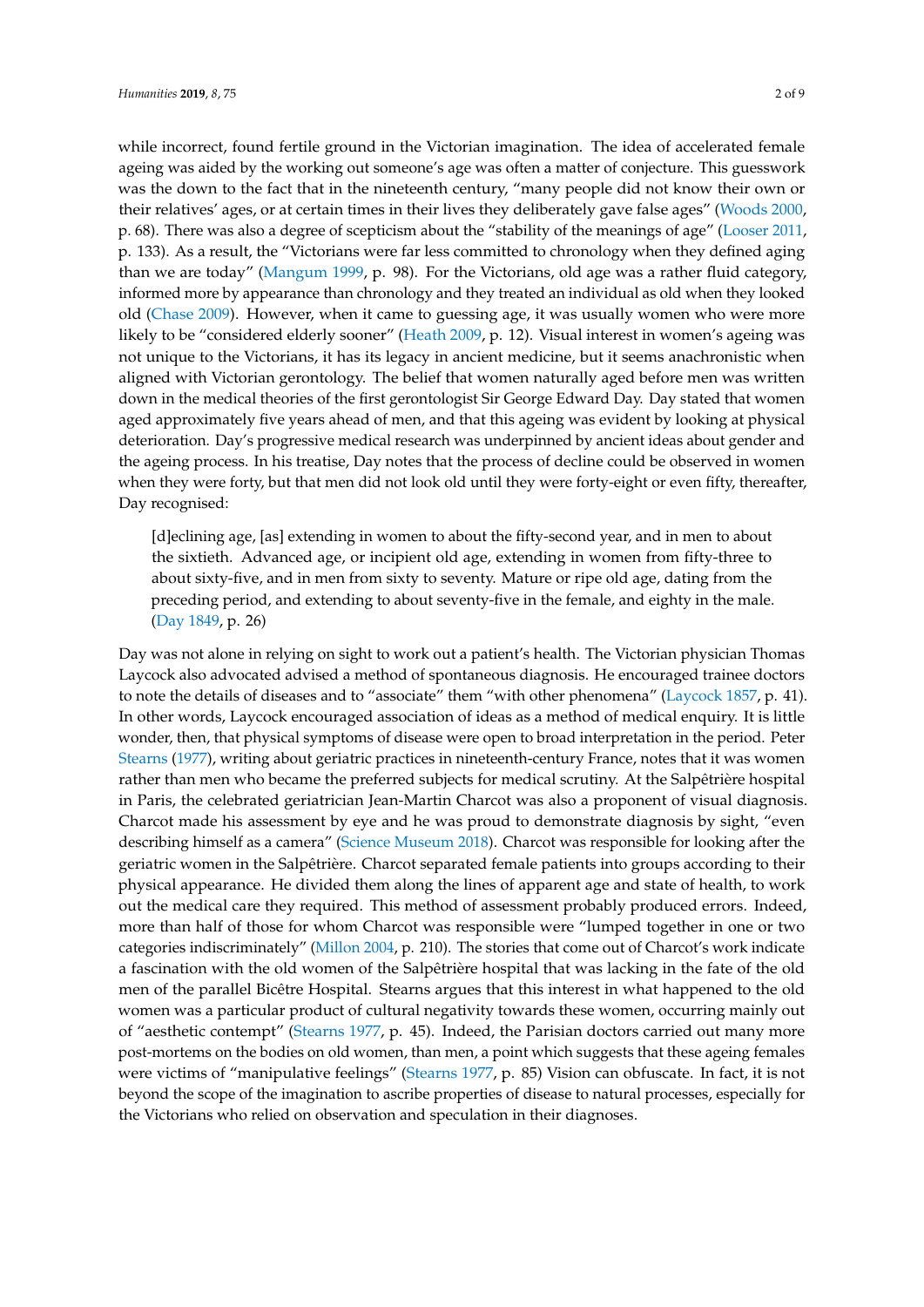#### **3. Dickens's Medical Authority**

Dickens was well-regarded among doctors<sup>1</sup> and "[h]e mingled with members of high-society, including several prominent physicians of the time" (Schoff[er and O'Sullivan](#page-8-9) [2006,](#page-8-9) p. 898). Dickens has been singled out for his medical authority<sup>2</sup> and his popularity ensured his world view reached a broad audience. Dickens was well-regarded among doctors and "[h]e mingled with members of high-society, including several prominent physicians of the time" (Schoff[er and O'Sullivan](#page-8-9) [2006,](#page-8-9) p. 898). Dickens has been singled out for his medical authority, and his popularity ensured his world view reached a broad audience. There is evidence of considerable overlap in approach between literature and medical case studies in the period, as Victorian physicians and novelists were given shared writing spaces within journals including *The Athenaeum*, *The Cornhill* and *Macmillan's* [\(Kennedy](#page-7-6) [2010,](#page-7-6) p. 86). Victorian physicians analysed symptoms and diagnosed illness, based on the exterior symptoms of their patients, while novelists created characters with observable symptoms and physical shortcomings. Diagnosis by looking at the patient relied on external guesswork, but the Victorians believed they could read "the body [ . . . ] as a legible text, with physical features spelling out the story of a person's identity" [\(Lennox](#page-8-10) [2016,](#page-8-10) p. 10). By looking at two of Dickens's infamous old female characters, Mrs. Skewton and Miss Havisham, it becomes evident that Dickens had ideas about women's ageing as a broader form of physical corruption that he wanted to communicate.

#### **4. Mrs. Skewton in** *Dombey and Son* **(1848)**

If gerontological medical diagnosis could offer broad and potential biased interpretation, then the same could be said about Charles Dickens and his attitude toward his ageing female characters. Dickens wrote about female ageing as a form of contamination, in his depiction of the ancient Mrs. Skewton in *Dombey and Son* (1848). Mrs. Skewton is not just old, she is "[d]evlish" [\(Dickens](#page-7-7) [1995,](#page-7-7) p. 271) and devoid of the ability to recognizing her own ageing, dressed as she is in clothes which would have "been youthful for twenty-seven". [\(Dickens](#page-7-7) [1995,](#page-7-7) p. 268). An aged widow, with an immoral past, Mrs. Skewton is preoccupied with trying to preserve an appearance of youth. She is also dangerous anywhere near youth, working as she does to offer her beautiful daughter Edith, to the highest bidder. So unhealthy is Mrs. Skewton's appearance, that there is even the suggestion that it might be possible to "catch" old age from her. When young Florence Dombey is instructed to kiss her aged step-grandmother, there is reluctance as she tries to pick "out a place in the white part of Mrs. Skewton's face" [\(Dickens](#page-7-7) [1995,](#page-7-7) p. 393). Florence appears relieved when she gets Mrs. Skewton's ear instead. This failed kiss is meant to show repugnance at the sight of Mrs. Skewton's aged skin, while also showing the lack of "white" skin available to kiss. Mrs. Skewton's corrupted skin hints at a corruption beyond normal ageing how normal skin has ages. Mrs. Skewton is a wholly unpleasant character and Florence's reticence towards kissing her suggests that youth may be contaminated by going anywhere near old diseased skin.

For the Victorians, skin was a barometer of health. Its depiction in Victorian narratives provides insight into concerns about clean living, social categorisation, and the causes of ill-health. If white skin is associated with health and purity, Skewton's ageing skin reflects the contamination of her past. There is an argument made in evolutionary senescence that old age makes people pay for what has been expended in youth. Helen [Small](#page-8-11) [\(2007\)](#page-8-11) argues that this is a form of "moral consequentialism" (p. 252). Certainly, Dickens's narrative suggests that Mrs. Skewton has a price to pay. What Mrs. Skewton has used up in her past has been paid for in old age. In Skewton's case, the absence of whiteness in her skin, denotes spent purity from. These "sins" of her past are evident by the diseased elements of ageing, as if ageing is the physical manifestation of what has been spent Her diseased

<sup>1</sup> When Dickens died, his obituary appeared in *The Lancet* (1870).

<sup>2</sup> Critics like Wendy Moore argue that Dickens's "depictions of medical conditions were not only acutely observed but also sometimes pre-empted professional recognition" [\(Moore](#page-8-12) [2018,](#page-8-12) p. 204).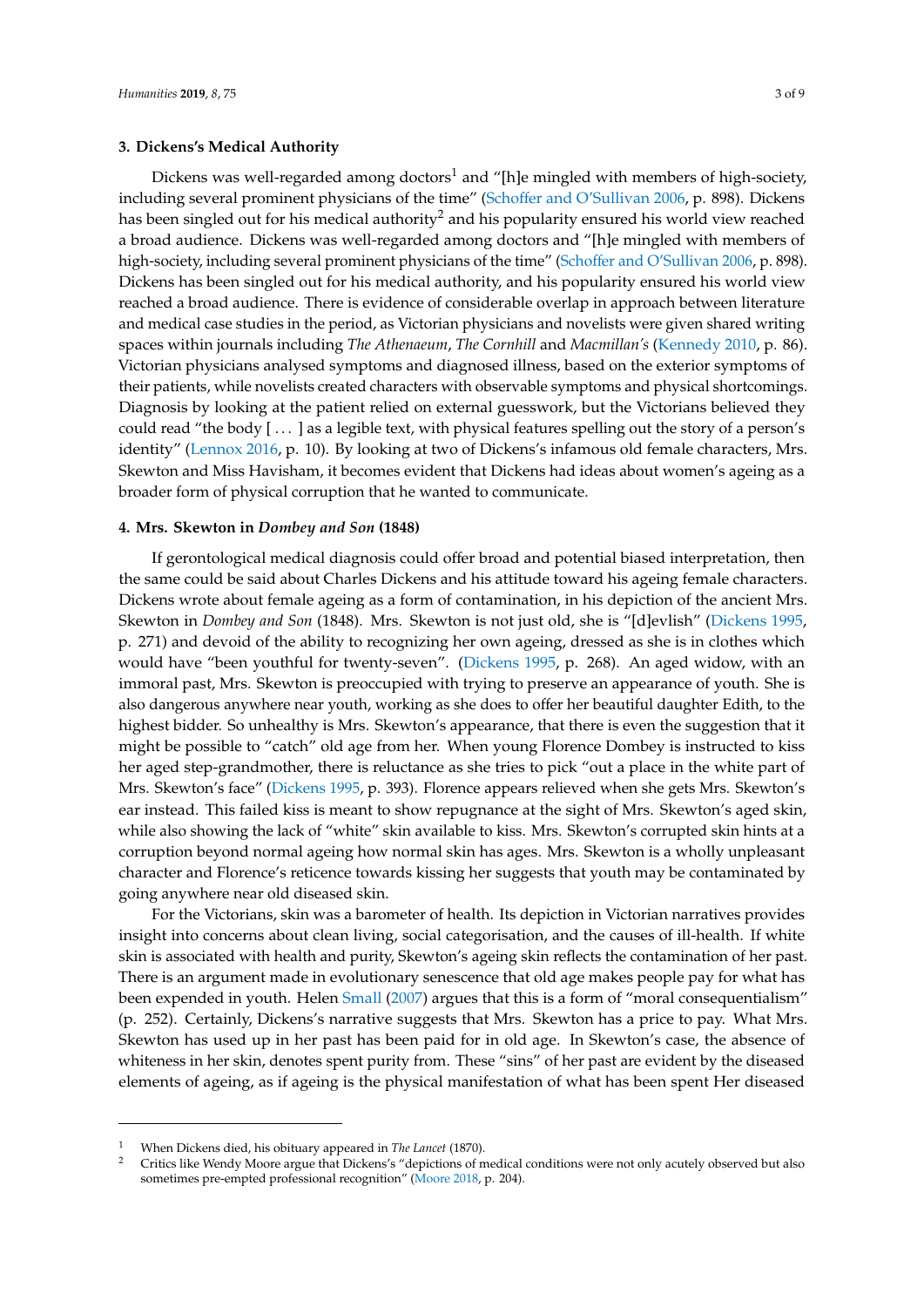skin is identified with her behaviour in her youth, rather than the product of lost collagen in her old age. In his depiction of Mrs. Skewton's skin, Dickens seems to be encouraged by the work of the Victorian dermatologist, Erasmus Wilson. A specialist in the structure of the skin, Wilson combined science with somewhat religious conviction that skin held memory of a person's past. Wilson believed that more commendable citizens could look bypass the usual lines and creases in the skin and instead look forward to ageing more gracefully. By Wilson's argument, the damage was done in youth, rather than later. Wilson places the ageing process in skin beyond gerontology and into the realms of wicked youthful behaviour, when "the softened wax receives the impression which must endure in later days" [\(Wilson](#page-8-13) [1855,](#page-8-13) p. 9). Wilson's version of diseased ageing is subjective and relies upon reading moral corruption in appearance, regardless of actual chronology. Dickens's narrative suggests that the state of Mrs. Skewton's skin may be related to more than just her age. Mrs. Skewton once had "beauty" and "bucks" throwing wine-glasses "in her honour" and her moniker was "Cleopatra" [\(Dickens](#page-7-7) [1995,](#page-7-7) p. 268). This comparison works in several ways to undermine Mrs. Skewton. It calls into question what has been lost–"honour", "beauty" and "bucks–" and it implies lost physical attraction. It also produces a level of physical incongruity, with a picture of Cleopatra's black hair and an aged face. Cleopatra's sexual reputation is aligned with Mrs. Skewton's, raising the question about of the number of lovers Mrs. Skewton may have had. The narration describes Mrs. Skewton's complexion as "wrinkled" and "patched" [\(Dickens](#page-7-7) [1995,](#page-7-7) p. 270). Mrs Skewton's complexion is "wrinkled" and "patched" with make-up [\(Dickens](#page-7-7) [1995,](#page-7-7) p. 270) and made more horrible by being seen in the sunlight. The implication is that such old age should be kept out of the sunlight for the benefit of the observer, rather than for Mrs. Skewton. Dickens goes further, as it becomes apparent that Dickens wants to connect Mrs. Skewton's ageing appearance with judgement in the next world. Writing about her bedtime ritual, Dickens does not stop at her make-up. She is stripped away of false adornment, as through the work of her maid, the core of Mrs. Skewton is revealed:

Thus they remained for a long hour, without a word, until Mrs. Skewton's maid appeared, according to custom, to prepare her gradually for night. At night, she should have been a skeleton, with dart and hour-glass, rather than a woman, this attendant; for her touch was the touch of Death. The painted object shrivelled underneath her hand; the form collapsed, the hair dropped off, the arched dark eyebrows changed to scanty tuffs of grey; the pale lips shrunk, the skin became cadaverous and loose; an old worn, yellow, nodding woman, with red eyes, alone remained [...]. [\(Dickens](#page-7-7) [1995,](#page-7-7) p. 431)

What emerges from analysing this extract is its construction of silence. There is no conversation between the maid and Mrs. Skewton and the "long hour" spent in preparation for bed, might be read as silent preparation for "Death". In stripping away Mrs. Skewton's vanity–her "hair", "eyebrows" and paint-, her body "collapses". The narrative is about stripping away more than the cosmetics that she uses to try to hide her age. Dickens in his revelation of what is under the Mrs. Skewton's dress, reveals something akin to a dead body "cadaverous and loose". Dickens's biological interest in the uncovering the woman goes passed the nightdress and into her bones themselves. That Mrs. Skewton "should have been a skeleton" may be read two ways: the first as an example of what cosmetics can cover, the second seeming to condemn Skewton for staying alive. While there is much to suggest that Mrs. Skewton deserves her eventual fate, it is clear that Dickens has ways of communicating Mrs. Skewton's sickness. *Cassell's Household Guide* (1869) might have pointed out what was wrong with Mrs. Skewton's skin. She is a walking definition of jaundice. Jaundice was explained in this journal as an unfavourable disease that occurs in "[ . . . ] older people, and especially in those who have lived very hard, or very anxiously; and in which, notwithstanding the use of means, the jaundice persists" [\(Cassell et al.](#page-7-8) [1869,](#page-7-8) p. 335). Mrs. Skewton's "old worn, yellow skin" [\(Dickens](#page-7-7) [1995,](#page-7-7) p. 431) offers this interpretation.

More than just hardness, the application of the colour yellow to Mrs. Skewton's skin has its origins in much earlier medical thinking. Yellow corresponds to early medical theory of the bodily humours, which saw the colour yellow applied to choleric people. An excessively choleric complexion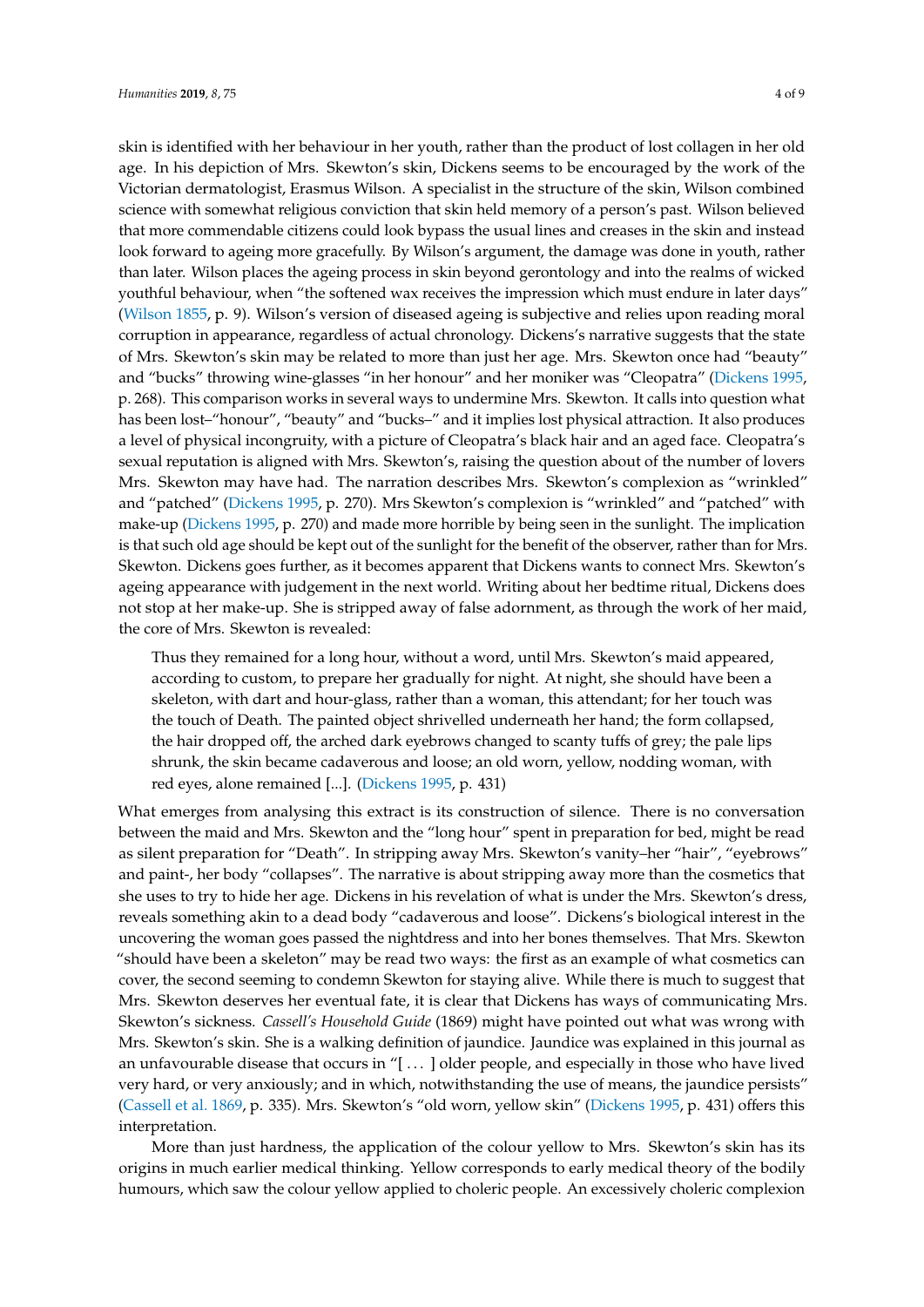was one dominated by yellow bile and these individuals were believed to be bad-humoured and easily angered, because of an excess of yellow bile in the body. Galen's humoral theory goes back to the second century and it was long held to explain "diseases as resulting from an imbalance of the body's four humours: blood, phlegm, black bile, and yellow bile" [\(Refractor](#page-8-14) [2002,](#page-8-14) p. 268). This theory could hardly have been interpreted as new medical theory in the nineteenth-century, yet it is a convenient short-hand for a bilious personality. Additionally, Steven [Connor](#page-7-9) [\(2004\)](#page-7-9) reminds us that the vision of skin changing colour as it ages is not purely scientific. In the same way as, darkened skin stood for impurity, the Victorians saw yellow skin as tainted Connor notes how the colour yellow is used not only represents the loss of vitality from human tissue, but it is also the colour of "many substances expelled or exuded from the body" like "earwax, pus, urine". (pp. 206–7). Even faecal matter can be thought of as yellow, according to Connor. Old age is, therefore, tantamount to human waste. Through Dickens's use of yellow, he seems also to offer these old women as a by-product of life, and possibly, as a form of excreta.

Not totally exuded, Mrs. Skewton re-appears, or at least her name does, to be used as an insult to other ageing women in the Victorian periodical, *All the Year Round*, (1862). Although Dicken edited this journal, he did not write the short story entitled "A Terrible Old Woman". In this story of historical old women, the name "Skewton" becomes a generic term for an unhealthy-looking ancient woman who is "snuffy, double-chinued, rouged, patched to the eyes" (p. 498). The use of make-up to hide the effects of ageing, becomes synonymous with a stereotype that is a "Skewton". The author of "A Terrible Old Woman" queries why such a Skewton "remains". This line puns on an old woman's tenacity in staying alive longer than needed, and hints that such Skewton figures have already started to rot.

#### **5. Miss Havisham in** *Great Expectations* **(1861)**

Mrs. Skewton is not alone is her decaying, jaundiced appearance. Another of Dickens's ageing character is typified by her yellowing skin and embittered outlook. Moving on from Mrs. Skewton and her aged sexuality to the menopausal old maid, Miss Havisham. Dickens employs similar motifs of disease and ageing. Dickens's pathological interpretation of her ageing menopausal body seems to be influenced by the medical narratives attached to menopause in the Victorian period. Outwardly menopause was thought to turn a woman's appearance into "something dead, dull, barren and sour" [\(Mangham](#page-8-15) [2007,](#page-8-15) p. 43). The connection between reproduction and loss of colour is found in Miss Havisham's blanched attire, despite occurring naturally, menopause was believed to be a great shock to the body. In Britain and, in France, "many nineteenth-century medical accounts of menopause saw it as a crisis likely to bring on an increase of disease" [\(Martin](#page-8-16) [2001,](#page-8-16) p. 35). It is easier to make this connection when thinking about the French for menopause. This stage of life translates as "the blow of old age" or "coup de vieux" [\(Stearns](#page-8-6) [1977,](#page-8-6) p. 25). The impact of menopause is framed occurring almost instantaneously in the body of Miss Havisham. Miss Havisham's body appears to have been struck down by the blow that instantly aged her. From reading the narrative, this is the moment when Miss Havisham suffer rejection from her fiancé Compeyson, but there is also the suggestion that this blow equates to the moment old age hit her. This is the point when "the watch [ . . . ] stopped at twenty minutes to nine" [\(Dickens](#page-7-10) [1996,](#page-7-10) p. 58).

Ageing, and marital rejection combine to leave a physical impact on Miss Havisham, as her frame caves inwardly, with the "appearance of having dropped body and soul [ . . . ] under the weight of a crushing blow" [\(Dickens](#page-7-10) [1996,](#page-7-10) p. 61). Miss Havisham seems to have fallen in on herself physically and mentally. Women's ageing was also thought to begin in an instant; just as an infection might, this did not dispel the myth of "sudden change [ . . . ] with the onset of menopause" [\(Stearns](#page-8-6) [1977,](#page-8-6) p. 25). Sally Shuttleworth has explained how Victorians thought menopause could even be at risk with the ending of a woman's [l]ife itself" [\(Shuttleworth](#page-8-17) [1998,](#page-8-17) p. 166). The strength of these claims lay in the fact that they could not be proved or disproved, at the time. Dickens's employment of a wedding dress all but propping up by the skeleton inside it, is reminiscent of the terms used by Victorian doctors to describe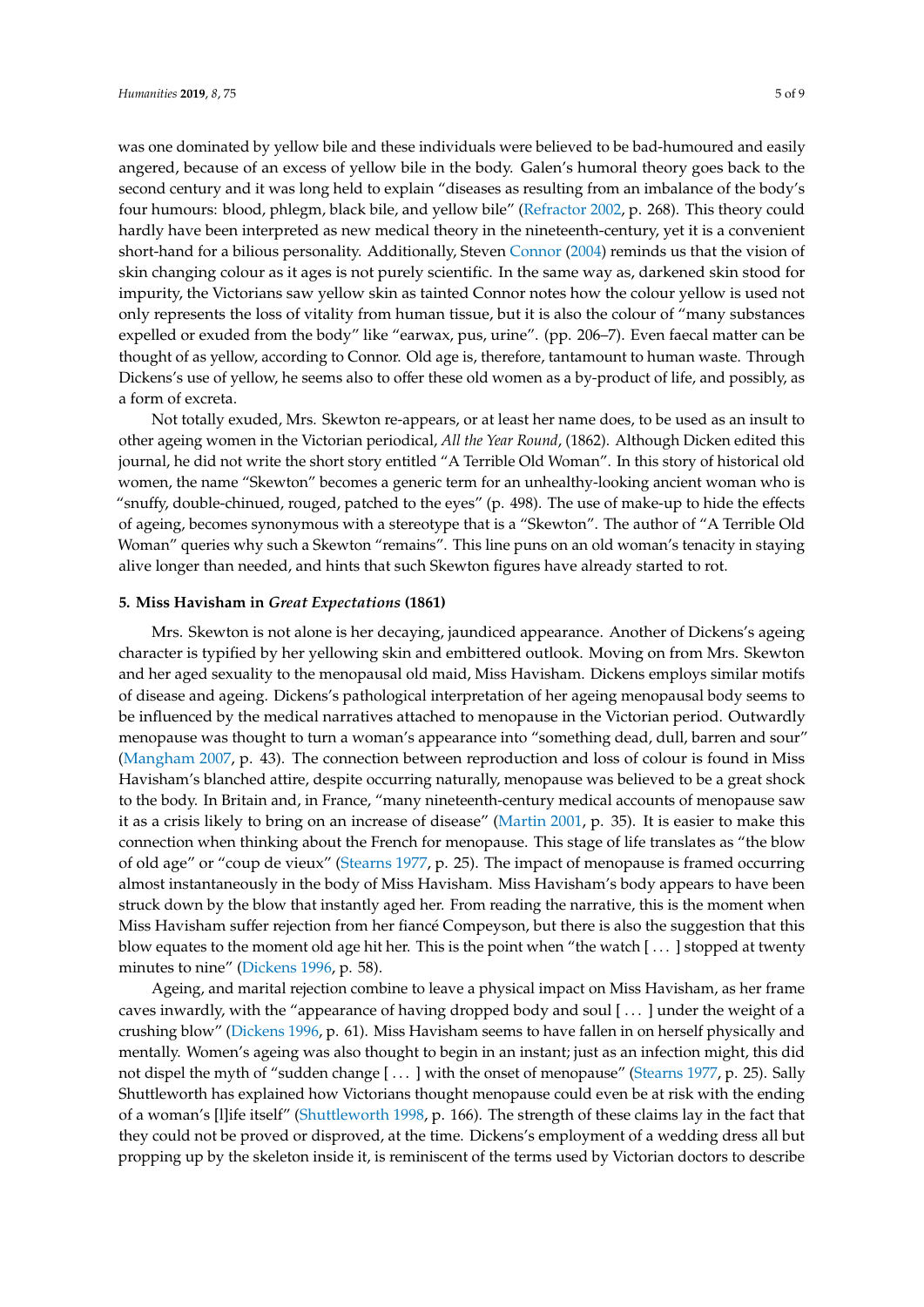menopause. The internal change to the menopausal body is described by the anonymous author of "Woman in her Psychological Relations" (1851), who notes how:

[w]ith the shrinking of the ovaria and the consequent cessation of the reproductive nisus, there is a corresponding change in the outer form. The subcutaneous fat is no longer deposited, and consequently the form becomes angular, the body lean, the skin wrinkled. [\(Anon](#page-7-11) [1851,](#page-7-11) p. 35)

The physician Edward Tilt [\(Tilt](#page-8-18) [1870\)](#page-8-18) was also concerned with the internal ravages of menopause, or those symptoms "less frequently observed" (p. 9). For Tilt, the true nature of menopause was in these insidious changes, largely synonymous with physical reduction. Dickens creates in Miss Havisham, a memorable menopausal character who bears the signs of rapid, diseased ageing. Youth is confused by age, as Miss Havisham's appearance confuses the young Pip when he first sees her. Pip notes that:

It was not in the first few moments that I saw all these things, though I saw more of them in the first moments than might be supposed. But I saw that everything within my view which ought to be white, had been white long ago, and had lost its lustre and was faded and yellow. I saw that the bride within the bridal dress had withered like the dress, and like the flowers, and had no brightness left but the brightness of her sunken eyes. I saw that the dress had been put upon the rounded figure of a young woman, and that the figure upon which it now hung loose had shrunk to skin and bone. [\(Dickens](#page-7-10) [1996,](#page-7-10) p. 58)

Despite Pip's age and general lack of understanding about what he can see, Pip is sure that everything that "is yellow" is wrong and that it "ought to be white". Pip can read where a change has taken place even in "the first few moments" and within his brief vision of "things", he recognises great change in "everything" from "long ago". This combination of innocence and experience implies that such change is obvious even to his young eyes. Moreover, it becomes difficult to establish if Miss Havisham is distinct from, or part of the fabric of these "yellow things". Moving on from analysis of Miss Havisham's external appearance, Dickens hints at the damage that time has inflicted on her body. Dickens's narrative also focuses on Miss Havisham's shrinking form. Pip can see the body of the young, and the old Havisham at the same time, by looking at the contours of the dress. Miss Havisham's body also displays internal loss of substance, as Pip's vision begins to confuse skin with fabric, so it is not clear what exactly is hanging loose and what is "skin and bone" [\(Dickens](#page-7-10) [1996,](#page-7-10) p. 58). Pip's inability to distinguish Miss Havisham from the objects in her room, demonstrate the fusion of material objects that are plumping up and supporting her form; all the while her dress and body are undergoing the same disintegration, but the dress conceals the suggested horrors beneath. Dickens's image of Miss Havisham references early modern medicine which had come similar ideas about the surface of ageing skin, pronouncing it "dry and cold" [\(Aristotle](#page-7-12) [2013\)](#page-7-12) and akin to "the autumnal drying out of various plants and leaves" [\(Schäfer](#page-8-19) [2011,](#page-8-19) p. 58). In the play *Plutus: Or, the World's Idol* [\(Theobald](#page-8-20) [1715\)](#page-8-20), Aristophanes includes a joke about an old woman resembling an olive branch—dried out and likely to catch fire. Employing such antique metaphor recalls not only Dickens's intentions for Miss Havisham's death, but also reinforces this primitive medical idea about the dehydrated older woman. Loss of water was not the reason that skin appeared wrinkled, but it was a useful metaphor for the aridity and frailty. It is also a way of connecting Miss Havisham with the dust of her own mortality.

Elizabeth [Barry](#page-7-13) [\(2015\)](#page-7-13), uses the character of Miss Havisham to illustrate the problems that arise when differentiating between "the physical diseases" that occur in the old and "'old age' itself" (p. 134). For Barry, Miss Havisham represents a compelling cultural figure of ageing, with her shrunken form, white hair and waxy skin. As a result of Miss Havisham's literary impact, Barry argues, we "[ . . . ] may [...] fear even the 'normal' signs of ageing because they can seem like the portents of death" (p. 134). If this is how they strike us, then we are likely to be female. Roya Nikkhah [\(Roya](#page-8-21) [2012\)](#page-8-21), reports that when the actress Helena Bonham Carter was asked to play Miss Havisham, in Mike Newell's 2011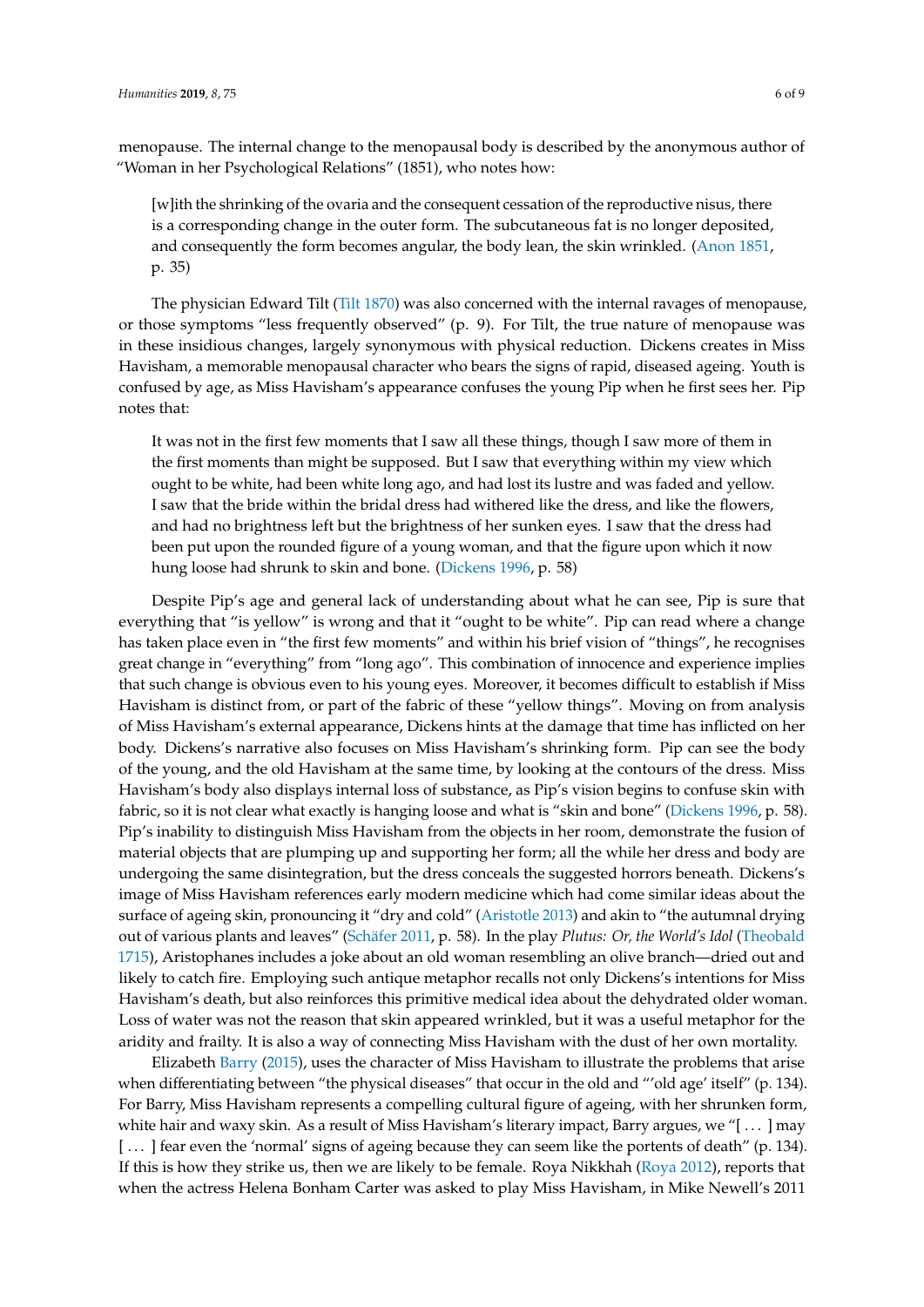adaptation of *Great Expectations*, Bonham Carter felt shocked at the suggestion, as the character is associated with advanced ageing, Bonham Carter believed that it was too soon for her to play the part of Miss Havisham. However, while she was in conversation with the director, the actress realised that Miss Havisham was aged about forty in the novel, which was Bonham Carter's age at the time. Helena Bonham Carter also worked out that not only was she the same age as Miss Havisham, but that both she, and Havisham were the same age as Charles Dickens when he wrote the novel. In this contemporary context, it is possible to recognise the impact of George Edward Day's theories about the different rates of ageing apparently experienced between men and women.

#### **6. Conclusions**

Achievements were made in the period and Victorian gerontology s did create "expansion of medical facilities and approaches that surely had some effect on the treatment of the aged" [\(Ottaway](#page-8-22) [2011,](#page-8-22) p. 8). The Victorians were the first to study ageing as a separate branch of medicine, yet the outlook for old people in Victorian period remained largely unchanged from the eighteenth-century, with doctors still relying on the wisdom of Hippocrates, Galen and Seneca. Dickens read the medical journals of the period that still promoted these early medical theories. which in turn, informed Dickens's presentation of unpleasant ageing females in his novels. Charles Dickens's great success ensured that there would be continued interest in his grotesque caricatures. However, [Featherstone](#page-7-14) [and Hepworth](#page-7-14) [\(2001\)](#page-7-14), argue that characters like Mrs. Skewton illustrate not just Dickens's humour, but also his employment of "socially constructed sexist stigma" (p. 380). Dickens makes his characters "responsible for [their] own old age" [\(Chase](#page-7-3)  $2009$ , p.11). The moral presumptions behind ageing matters, because while the body may be just an "organic entity", it also has "social meaning" [\(Zita](#page-8-23) [1997,](#page-8-23) p.109). This informs how we respond to the appearance of the ageing body. By portraying female old age as unhealthy and out of control, it creates an impetus to stop this process, with the possibility that for some women the fear of looking old, can become a form of disease in its own right [\(Chonody and](#page-7-15) [Barbra](#page-7-15) [2016\)](#page-7-15). Indeed, narratives of diseased female ageing continue in modern anti-ageing processes and they are highly persuasive. Contemporary online anti-ageing websites use pictures of ageing women to play with the fear that that if you have failed to look after yourself, it will show in your appearance. Skin is still the focus for measuring health and according to some anti-ageing websites, "[i]f someone is sick, it often shows in their skin". [\(Better Health](#page-7-16) [2019\)](#page-7-16). This link between skin and sickness is not far removed from Erasmus Wilson's theories on ageing skin and morality. Additionally, more general websites create concern about ageing too quickly. *The Reader's Digest* webpage, titled "16 Signs Your Face Is Aging Faster Than You Are" targets women, with the advice that "[...] fine lines around your eyes may be the first sign that your skin is starting to age early". [\(Donvito](#page-7-17) [2019\)](#page-7-17). This directly recalls Day's theory of accelerated female ageing.

Simone de Beauvoir, writing in *The Second Sex* (1949), reminds us that something is always at stake where conscious or unwitting division allows men to "profit in many [ . . . ] subtle ways from woman's alterity" [\(De Beauvoir et al.](#page-7-18) [2009,](#page-7-18) p. 34). In other words, whether through intention or unconscious belief, the Victorian projection of pathologised ageing onto women, may have helped to alleviate the fear of ageing in the male mind. As Simon Biggs argues, such behaviour occurs because "the threatened ego can respond by projecting the unacceptable in the Self on to other people" [\(Biggs](#page-7-19) [1994,](#page-7-19) p. 23). By seeing ageing in another person, it is possible perhaps, to remain a little further from the process of our own mortality. It was Hippocrates who put forward the theory that women aged faster than men, but Victorian gerontology did not overturn this concept. George Edward Day continued this classical belief, basing his gerontological work around gender binaries. This offered the possibility that men aged more slowly and, therefore, they had longer to live. Literature has the power to adhere negative metaphors to the life cycle. In doing so, whether for amusement or morality, it can instil bias. Charles Dickens has been singled out for his medical authority, but both he and Victorian physicians employed antiquated notions of unhealthy female ageing. The Victorian injustice of portraying old women in a pathologised manner is magnified, as this was a period of medicine that was beginning to challenge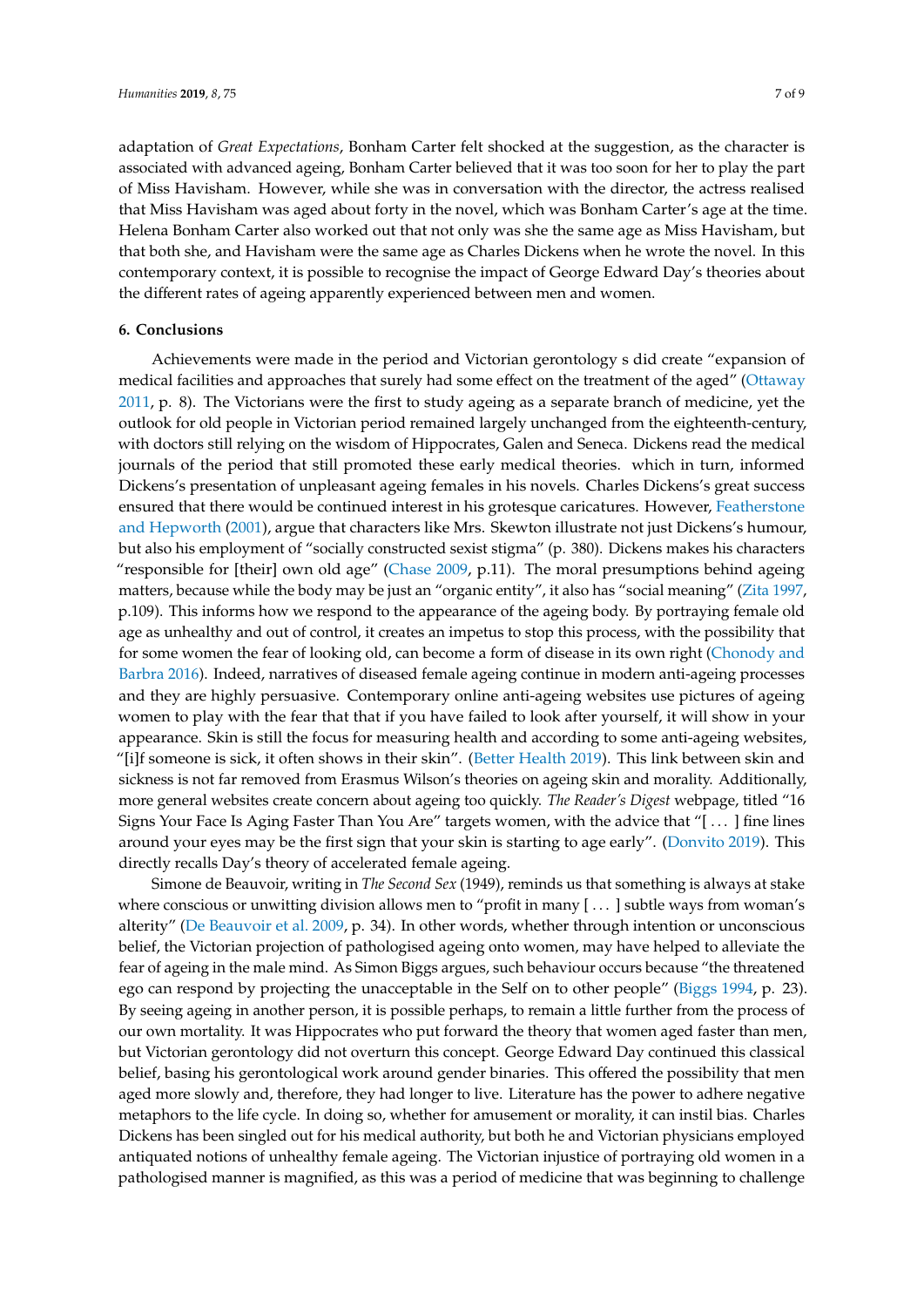"[d]eath as a consequence of specific diseases" [\(Featherstone and Wennick](#page-7-20) [1995,](#page-7-20) p. 66). The study of medical humanities continues to look at the relationship between medical diagnosis and literature, but the portrayal of ageing as disease continues to impact on contemporary interpretation of women's ageing. The belief that is unhealthy for a woman to look older remains an influential narrative.

**Funding:** This research received no external funding.

**Conflicts of Interest:** The author declares no conflict of interest.

#### **References**

- <span id="page-7-11"></span>Anon. 1851. Woman in Her Psychological Relations. *Journal of Psychology Medical and Mental Pathology* 4: 18–50. Available online: https://www.ncbi.nlm.nih.gov/pmc/articles/PMC5089023/pdf/[jpmedmentpath68881-0021.](https://www.ncbi.nlm.nih.gov/pmc/articles/PMC5089023/pdf/jpmedmentpath68881-0021.pdf) [pdf](https://www.ncbi.nlm.nih.gov/pmc/articles/PMC5089023/pdf/jpmedmentpath68881-0021.pdf) (accessed on 25 November 2018).
- <span id="page-7-12"></span>Aristotle. 2013. *Complete Works of Aristotle (Delphi Classics)*. Edited by G. R. T. Ross. Princeton: Princeton University Press.
- <span id="page-7-13"></span>Barry, Elizabeth. 2015. The Ageing Body. In *The Cambridge Companion to the Body in Literature*. Edited by David Hillman and Ulrika Maude. Cambridge: Cambridge University Press, pp. 132–48.
- <span id="page-7-16"></span>Better Health. 2019. Skin Explained. Available online: https://[www.betterhealth.vic.gov.au](https://www.betterhealth.vic.gov.au/health/ConditionsAndTreatments/skin)/health/ [ConditionsAndTreatments](https://www.betterhealth.vic.gov.au/health/ConditionsAndTreatments/skin)/skin (accessed on 22 January 2019).
- <span id="page-7-19"></span>Biggs, Simon. 1994. *Understanding Ageing: Images Attitude and Professional Practice*. Buckingham: Open University Press.
- <span id="page-7-0"></span>Boyd, Kenneth M. 2000. Disease, Illness, Sickness, Health, Healing and Wholeness: Exploring Some Elusive Concepts. *Journal of Medical Ethics* 26: 9–17. [\[CrossRef\]](http://dx.doi.org/10.1136/mh.26.1.9)
- <span id="page-7-8"></span>Cassell, John, George William Petter, and Thomas Dixon Galpin. 1869. *Cassell's Household Guide: Being a Complete Encyclopaedia of Domestic and Social Economy, and Forming a Guide to Every Department of Practical Life*. London and New York: Cassell, Petter, and Galpin, Available online: http://[www.victorianlondon.org](http://www.victorianlondon.org/cassells/cassells-17.htm)/cassells/ [cassells-17.htm](http://www.victorianlondon.org/cassells/cassells-17.htm) (accessed on 12 February 2019).
- <span id="page-7-15"></span><span id="page-7-3"></span>Chase, Karen. 2009. *The Victorians and Old Age*. Oxford: Oxford University Press.
- Chonody, Jill, and Teater Barbra. 2016. Why do I dread looking old? A test of social identity theory, terror management theory, and the double standard of aging. *Journal of Women & Aging* 28: 112–26. [\[CrossRef\]](http://dx.doi.org/10.1080/08952841.2014.950533)
- <span id="page-7-9"></span>Connor, Steven. 2004. *The Book of Skin*. London: Reaktion Books.
- <span id="page-7-5"></span>Day, George Edward. 1849. *A Practical Treatise on the Domestic Management and Most Important Diseases of Advanced Life*. London: Lea and Blanchard.
- <span id="page-7-18"></span>De Beauvoir, Simone, Jean-Paul Sartre, Les Temps Modernes, The Mandarins, Prix Goncourt, Constance Borde, and Sheila Malovany-Chevallier. 2009. *The Second Sex*. Edited by Constance Borde and Sheila Malovany-Chevallier. London: Random House Group Ltd.
- <span id="page-7-7"></span>Dickens, Charles. 1995. *Dombey and Son*. Ware: Wordsworth Classics.
- <span id="page-7-17"></span><span id="page-7-10"></span>Dickens, Charles. 1996. *Great Expectations*. London: Penguin Classics.
- Donvito, Tina. 2019. 16 Signs Your Face Is Aging Faster Than You Are. *Reader's Digest*. Available online: https://www.rd.com/health/beauty/[signs-face-aging-faster-than-you-are](https://www.rd.com/health/beauty/signs-face-aging-faster-than-you-are/)/ (accessed on 18 January 2019).
- <span id="page-7-14"></span>Featherstone, Mike, and Mike Hepworth. 2001. The Mask of Ageing and the Postmodern Life. In *The Body: Social Process and Cultural Theory*. Edited by Mike Featherstone, Mike Hepworth and Bryan S. Turner. London: Sage, pp. 371–90.
- <span id="page-7-20"></span>Featherstone, Mike, and Andrew Wennick. 1995. *Images of Aging: Cultural Representations of Later Life*. London: Routledge.
- <span id="page-7-1"></span>Gilbert, Sandra M., and Gubar Susan. 2000. *The Madwoman in the Attic. The Woman Writer and the Nineteenth-Century Literary Imagination*. New Haven: Yale University.
- <span id="page-7-4"></span>Heath, Kay. 2009. *Aging by the Book*. Albany: State University of New York Press.
- <span id="page-7-2"></span>Hrdy, Sarah Blaffer. 1989. Investment Strategies for The Evolving Portfolio of Primate Females. In *Primate Visions Gender, Race, and Nature in the World of Modern Science*. London: Routledge, pp. 349–67.
- <span id="page-7-6"></span>Kennedy, Meegan. 2010. *Revising the Clinic: Vision and Representation in Victorian Medical Narrative and the Novel*. Columbus: The Ohio State University.